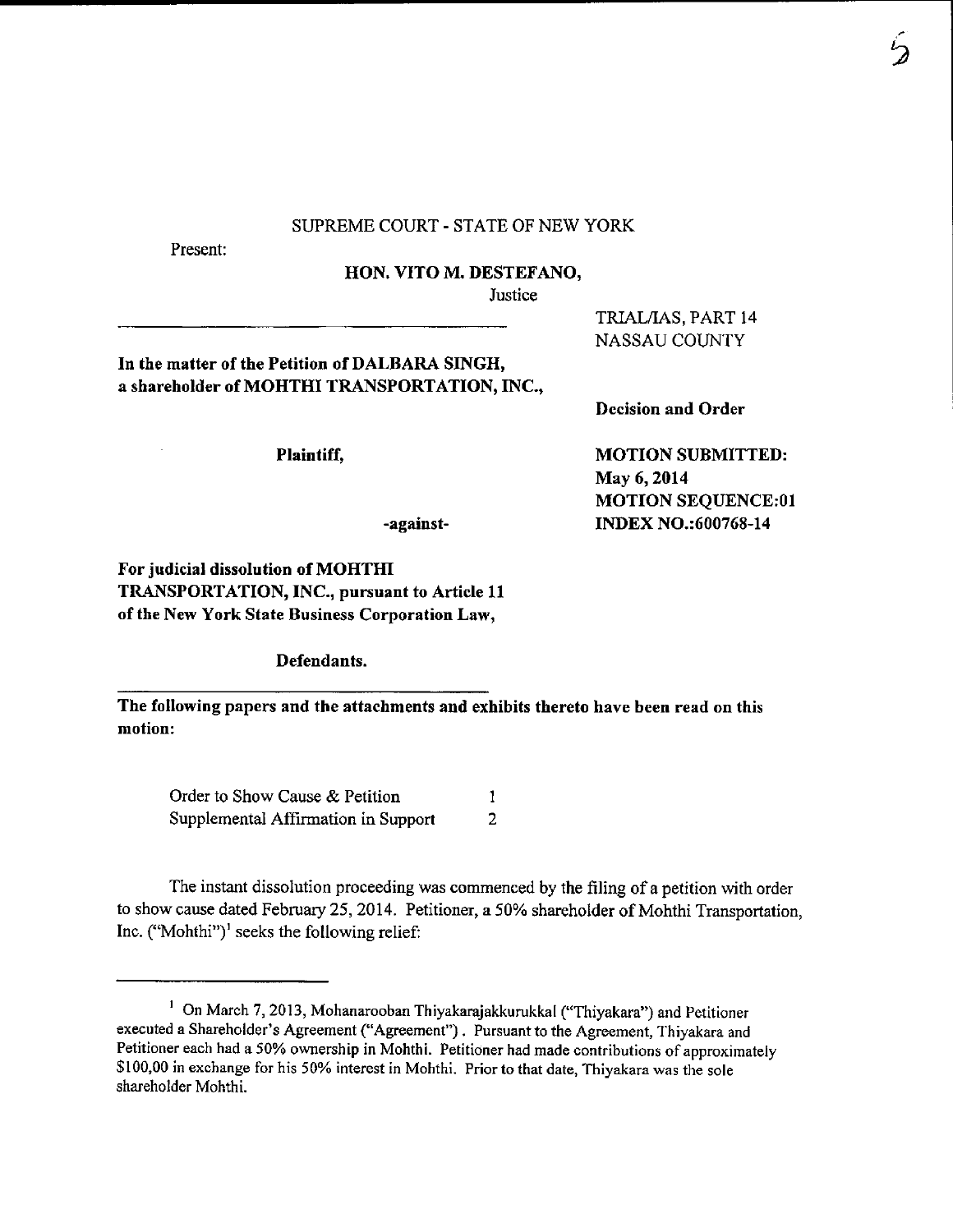(a) dissolving [Mohthi];

(b) appointing a receiver for the purpose of marshaling and liquidating all assets of [Mohthi], and paying all creditors thereof;

 $(c)$  distributing all net assets of [Mohthi] after payment of creditors, and receivership commissions and expenses, between the shareholders thereof;

(d) assessing damages and/or surcharges against [Thiyakara], payable from [Thiyakara] share of any net assets of [Mohthi] for breach of fiduciary duty, conversion, diversion or looting of corporate assets, waste of corporate assets, or other illegal, fraudulent, or oppressive conduct; and

(e) entering amoneyjudgment against [Thiyakara], in favor ofDalbara S ingh, for any damages and/or surcharges for which [Thiyakara] share of corporate assets are insufficient to satisfy.

For the reasons that follow, the motion and petition are granted in part and denied in part and to the extent that relief sought in the petition has been denied, it is also dismissed.

## The Court's Determination

Branch "a" of the petition and motion seeking judicial dissolution pursuant to Business Corporation Law \$1104(a) is granted, there being no opposition to dissolution.

With respect to branch "b" of the petition and motion, the court is authorized to appoint a receiver at any stage of a dissolution proceeding (Business Corporation Law §1113). However, a receiver should not be appointed unless the complaining shareholder makes a clear showing of a serious risk of potential loss of his interest or a violation of the court's directives on the part of the other shareholder (In re Harrison Realty Corp., 295 AD2d 220 [1st Dept 2002]). Here, the Petitioner has failed to make such a showing. In support of his application, the Petitioner stated:

On April 13, 2013, just over one month after Petitioner acquired a one-half interest in the company, Thiyakara's wife Wignakumary, incorporated a competing business, Krishna Trans., Inc. a NY Department of State printout is annexed hereto as Exhibit C.

Krishna Trans, Inc., was used to convert assets, income, and opportunities from Mohthi Transportation, Inc. Among other thing, Thiyakara's wife was actively participating in the operation of Mohthi Transportation at the time she incorporated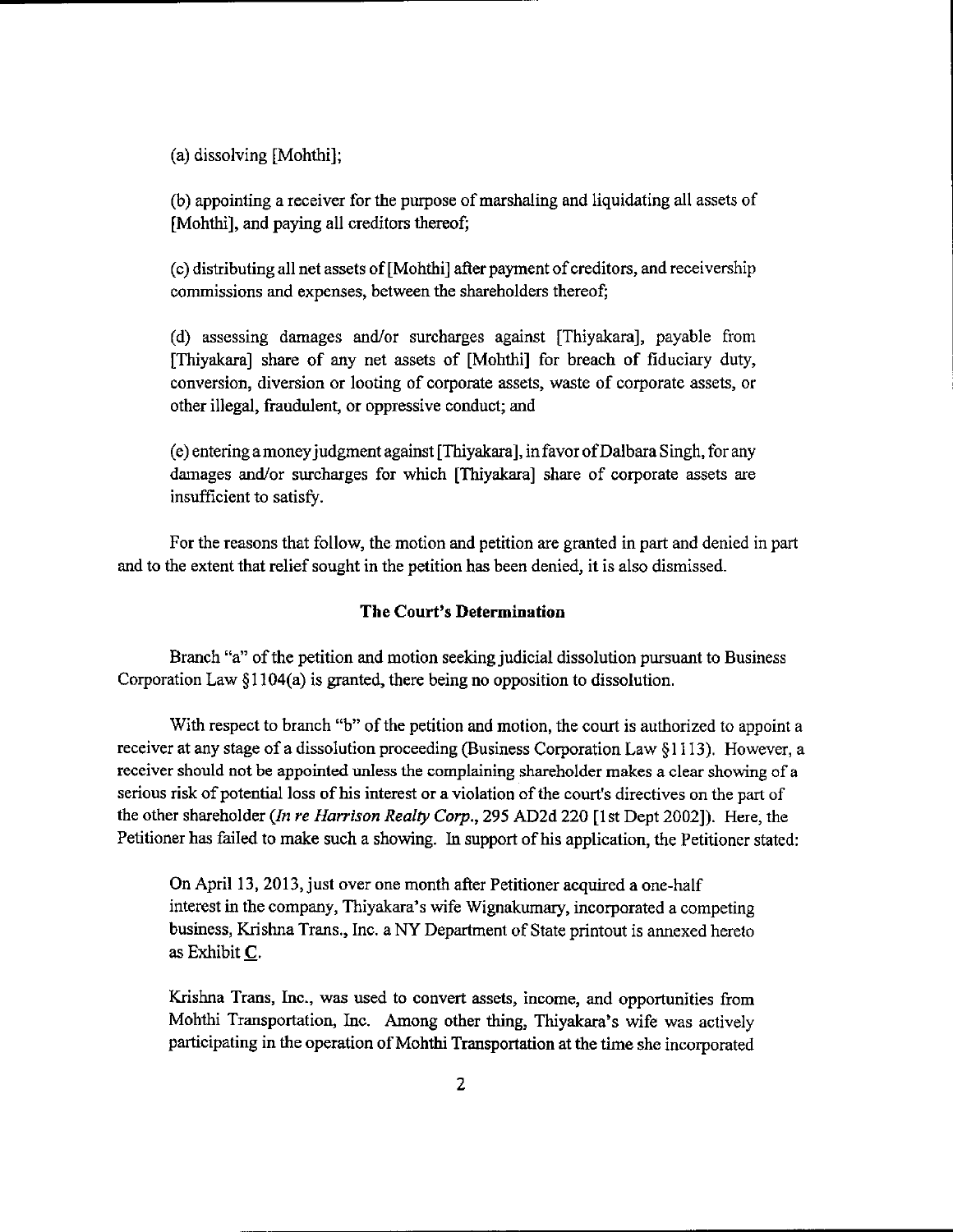the competing business, and this competing business operates using the same mailing address and phone number as Mohthi Transportation. Annexed hereto as Exhibit  $\underline{\mathbf{D}}$ are printouts from the US Department of Transportation's "SAFER" system reflecting both Mohthi Transportation and Krishna Trans using the same mailing address and phone number.

On or about May 14, 2013, barely two months after Petitioner acquired an interest in the company, Thiyakara sent a letter attempting to "terminate" Petitioner's relationship with the company, whioh is annexed hereto as Exhibit E.

On July 9, 2013, Petitioner commenced a plenary action entitled Singh v Thivakaraiakkurukkal, Nassau County Index No. 60128112013 asserting claims for, inter alia, breach of contract, breach of fiduciary duty, and conversion. Petitioner did not seek dissolution in that action.

Despite good faith efforts, Thiyakara and Petitioner have been unable to reach an amicable resolution, the assets of the company are losing value with time, and Petitioner is not receiving aay share of the profits the business is generating.

(Petition at  $\P$ [ 8-12).

The foregoing allegations do not establish that the appointment of a receiver is necessary to preserve the assets of the corporation, operate the business, or protect the interests of the parties (Matter of Steinberg, 249 AD2d 551 [2d Dept 1998]; Business Corporation Law § 1113; Matter of Hessert v Brooklyn Home Dialysis Training Ctr., 231 AD2d 719 [2d Dept 1996]). Accordingly, Petitioner's application for the appointment of a receiver of Mohthi is denied.

With respect to branches "d" and "e" of the petition and motion, the Petitioner requests that the court "assess any applicable damages, penalties or surcharges against Thiyakara" and enter a money judgment against Thiyakara for any damages or surcharges that cannot be satisfied by the assets of Mohthi. Petitioner seeks this additional relief on the grounds that: "Thiyakara, a shareholder and officer of the company, in control of the corporation, is guilty of illegal, fraudulent or oppressive actions toward the complaining shareholders" and/or the "property or assets of the corporation are being looted, wasted, or diverted for non-corporate purposes by Thiyakara" (Petition at ¶¶ 3a and 3b).

It is the petitioner who chooses the statutory authority under which dissolution is sought (Business Corporation Law  $\S1105$ ). Here, the petition for dissolution specifically sets forth the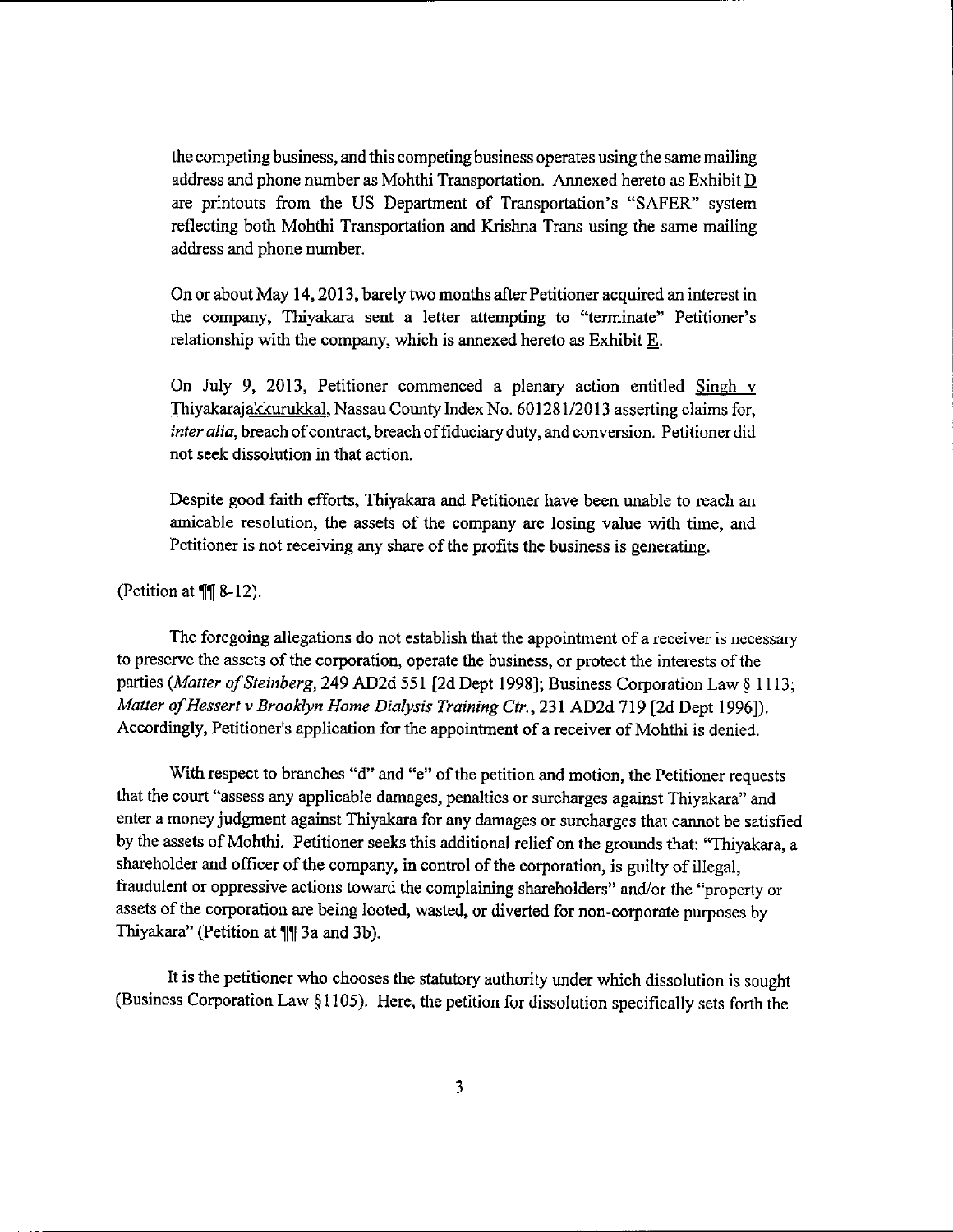statutory section under which it seeks dissolution, namely, Business Corporation Law  $$1104(a).$ <sup>2</sup> Having sought dissolution pursuant to that section of the Business Corporation Law, Petitioner cannot seek additional remedies available under dissolution pursuant to Business Corporation Law \$1I04-a, notwithstanding allegations in the petition that Thiyakara's wife incorporated <sup>a</sup> competing business whioh is being used to convert assets, income and opportunities from Mohthi,<sup>3</sup> In any event, branches "d" and "e" of the petition and motion seek relief against Thiyakara, who was not named as a party respondent in the petition, and are, therefore, denied.

Branch "c" of the petition and motion is granted inasmuch as a referee will be appointed by the court to close the business of the corporation, marshal its assets, and determine and discharge its liabilities (see Business Corporation Law §1108).

## Conclusion

Based on the foregoing, it is hereby

Ordered that the branch of the petition and motion for dissolution of Mohthi Transportation, Inc. is granted and Mohthi Transportation, Inc. shall be dissolved pursuant to and in accordance with Article 11 of the Business Corporation Law; and it is further

Ordered that pursuant to Business Corporation Law  $\S$  1108, the matter is hereby referred

The holders of shares representing twenty percent or more of the votes of all outstanding shares of a corporation . . . may present a petition of dissolution on one or more of the following grounds:

 $(1)$  The directors or those in control of the corporation have been guilty of illegal, fraudulent or oppressive actions toward the complaining shareholders;

(2) The property or assets of the corporation are being lookd, wasted, or diverted for non-corporate purposes by its directors, officers or those in control of the corporation.

\* \* \*

(d) The court may order stock valuations be adjusted and may provide for a surcharge upon the directors or those in control of the corporation upon a finding of wilful or reckless dissipation or transfer of assets or corporate property without just or adequate compensation therefor.

<sup>&</sup>lt;sup>2</sup> According to the petition, "[p]ursuant to Business Corporation Law  $\S1104(a)$ , Petitioner seeks dissolution of Mohthi Transportation, Inc. on the following grounds . . . "

 $3$  Pursuant to BCL 1104-a, a judicial dissolution under special circumstances: